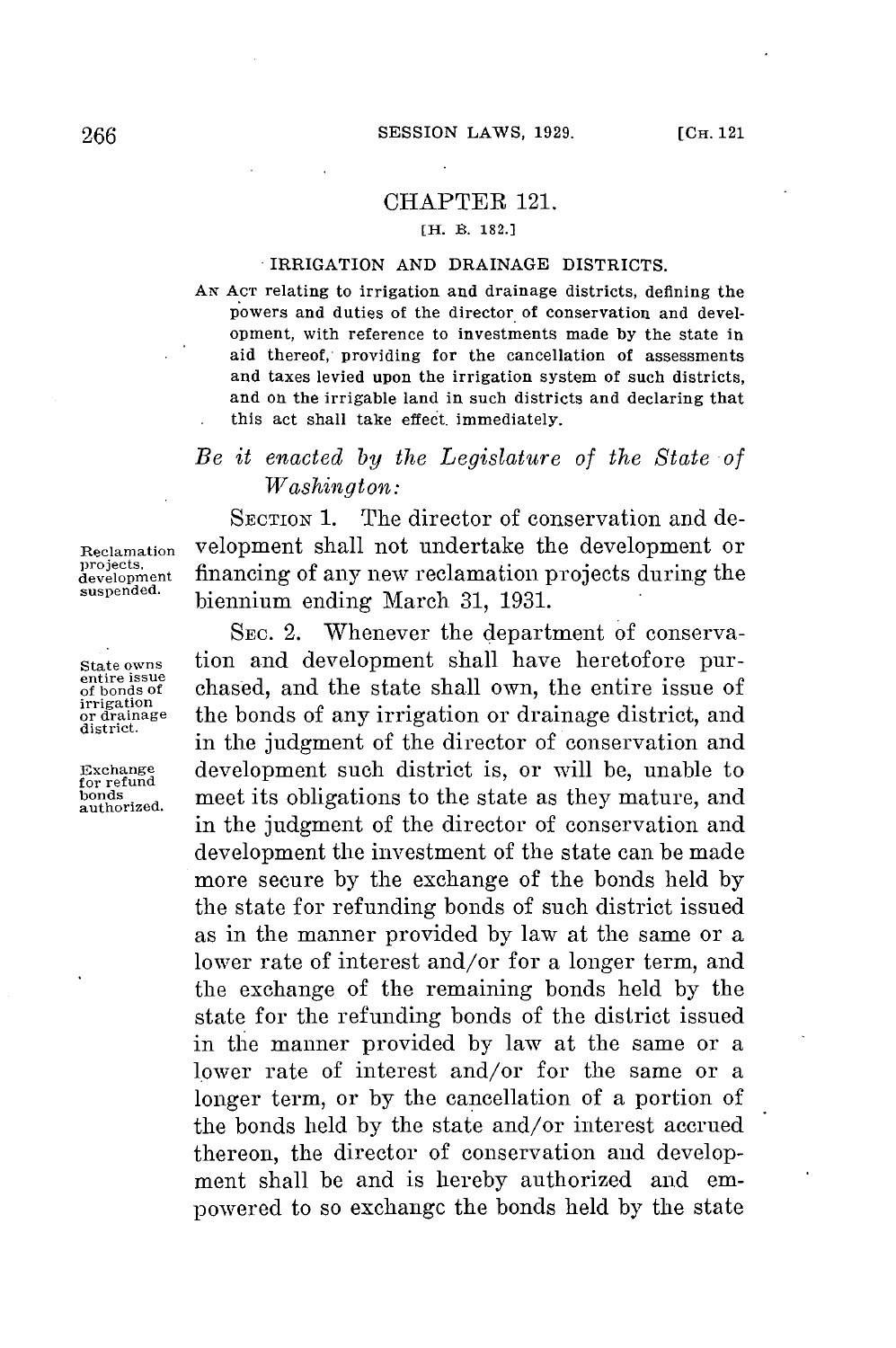**for** such refunding bonds or to cancel a portion of the bonds held **by** the state and/or interest accrued thereon, and exchange the remaining bonds held **by** the state **for** such refunding bonds as in his **judg**ment will be **for** the best interest of the state.

SEC. 3. Whenever the department of conserva- State owns<br>and development, shall have heretofore purtion and development shall have heretofore pur-<br>chased and the state shall own a portion of the bonds irrigation chased and the state shall own a portion of the bonds **irrigation or drainage** of any irrigation or drainage district, and in the **district.** judgment of the director of conservation and development such district is, or will be, unable to meet **Exchange** its obligations as they mature, and in the judgment  $_{\text{authorized.}}^{\text{bonds}}$ of the director of conservation and development the investment of the state can be made more secure **by** exchanging the bonds held **by** the state **for** the refunding bonds of the district issued in the manner provided **by** law at the same or a lower rate of interest and/or for a longer term, or **by** the cancellation of a portion of the bonds held **by** the state and/ or interest accrued thereon, and the exchange of the remaining bonds held **by** the state for the refunding bonds of the district issued in the manner provided **by** law at the same or a lower rate of interest and/or for a longer term, the director of conservation and development shall be and is hereby authorized and empowered to so exchange the bonds held **by** the state **for** such refunding bonds or to cancel a portion of the bonds held **by** the state and/ or interest accrued thereon, and exchange the remaining bonds held **by** the state for such refunding bonds as in his judgment will be **for** the best interest of the state: *Provided,* That all of the holders of the other bonds of such district shall make and execute the same arrangement with the district.

**SEC.** 4. Whenever the department. of conserva- **Irrigation** tion and development shall have heretofore entered contract contract contract contract to the state. into a contract with an irrigation district and shall have expended moneys under said contract, and said